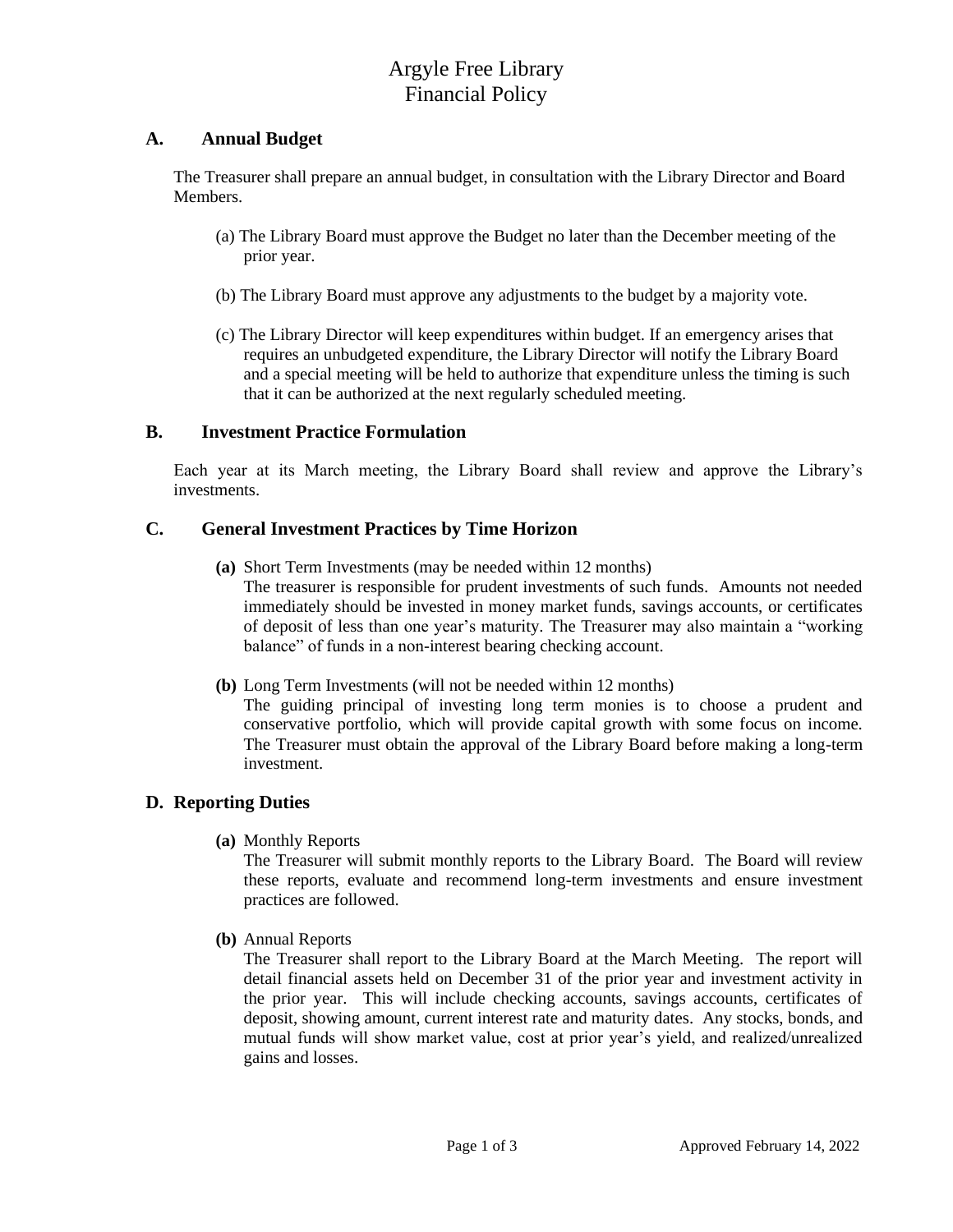## Argyle Free Library Financial Policy

**(c)** Government Reporting

The Library Board is responsible for ensuring the annual government reports of revenue and expenses (IRS Form 990 and NYS Report for Association Libraries) are submitted in a timely and accurate manner.

## **E. Review of Financial Records**

- (a) An independent party will be appointed by the Board president to do a formal financial review once every 3 years. A report will be submitted to the Board upon completion of the review.
- (b) The Finance Committee shall review all financial records annually, including all income and expenses, bank statements, and invoices.

### **F. Petty Cash**

- (a) The library maintains a Petty Cash fund, which includes cash received as small donations, payment of fines, and charges for copies, printing, and faxes. All cash received must be entered into the log by the library staff on the day it is received.
- (b) The Petty Cash fund may be used for incidental purchases under \$50, such as postage or maintenance supplies. All purchases must be approved by the Library Director and entered into the log daily, with a receipt.
- (c) The Treasurer will count cash and reconcile the Petty Cash fund log each month. When cash reserves exceed expected needs, money will be moved to the library's checking account at the discretion of the Treasurer. The log, along with receipts, will be moved to the financial records file by the Treasurer at the end of each quarter.

### **G. Credit/Debit Card Usage**

- (a) The Library Director is responsible for credit/debit card and must authorize each use.
- (b) Delegated users must pick up and return credit/debit card to the Library Director.
- (c) All charges made with credit/debit card must be library business related.
- (d) Credit/Debit card purchases should be recorded monthly and submitted to the Treasurer, along with any supporting documentation.
- (e) The Library Director will be responsible for reporting any lost or stolen cards to the issuing company immediately.

#### **H. Local Business Charge Accounts**

- (a) The Library Director must approve the charge/credit account.
- (b) Only staff designated by the Library Director are permitted to use the charge/credit account.